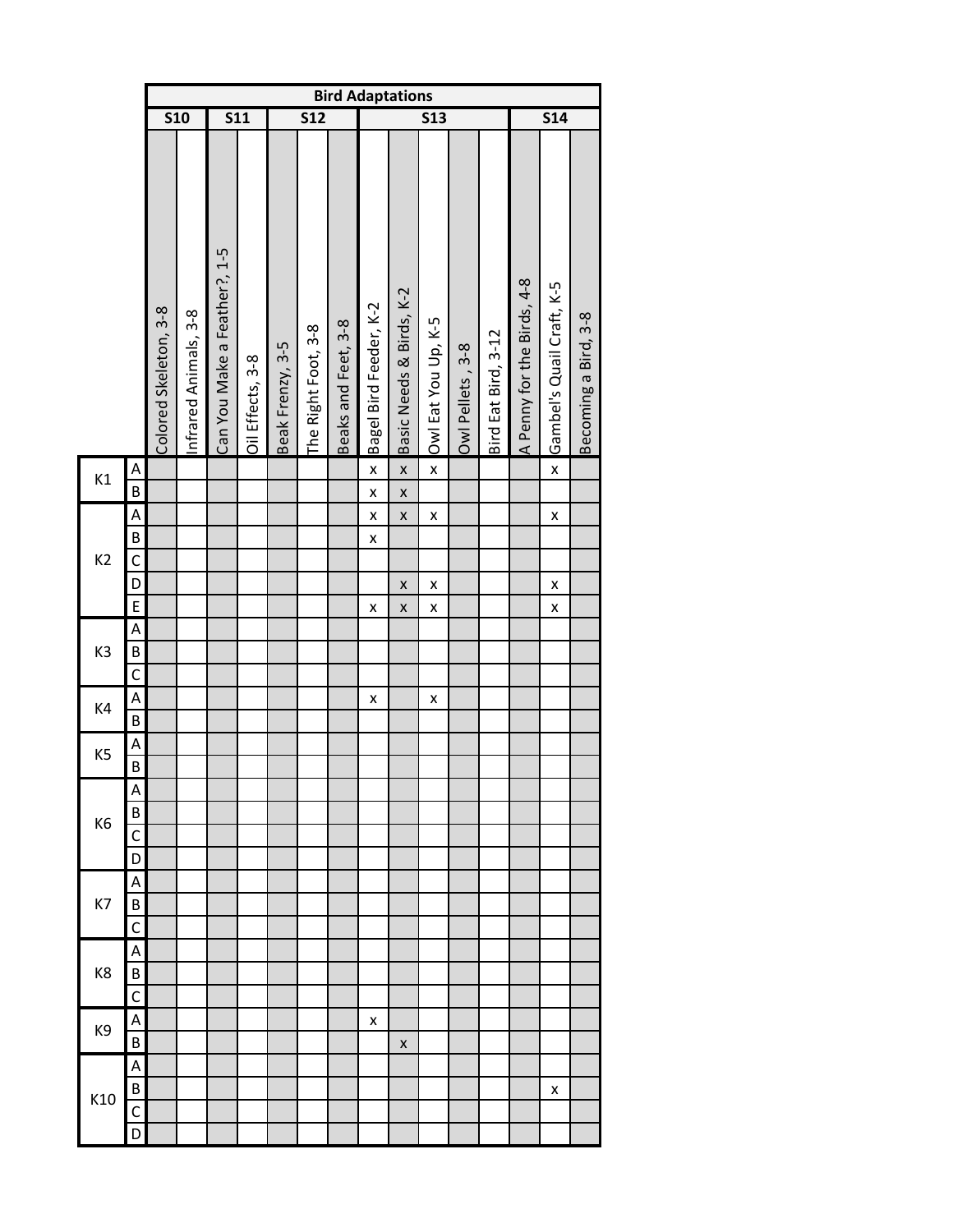|       |                                               |                       |                       |                              |                  |                  |                         |                     | <b>Bird Adaptations</b>            |                                    |                         |                  |                     |                            |                           |                      |
|-------|-----------------------------------------------|-----------------------|-----------------------|------------------------------|------------------|------------------|-------------------------|---------------------|------------------------------------|------------------------------------|-------------------------|------------------|---------------------|----------------------------|---------------------------|----------------------|
|       |                                               |                       | <b>S10</b>            | <b>S11</b>                   |                  |                  | $\overline{\text{S12}}$ |                     |                                    |                                    | <b>S13</b>              |                  |                     |                            | 514                       |                      |
|       |                                               | Colored Skeleton, 3-8 | Infrared Animals, 3-8 | Can You Make a Feather?, 1-5 | Oil Effects, 3-8 | Beak Frenzy, 3-5 | The Right Foot, 3-8     | Beaks and Feet, 3-8 | Bagel Bird Feeder, K-2             | Basic Needs & Birds, K-2           | Owl Eat You Up, K-5     | Owl Pellets, 3-8 | Bird Eat Bird, 3-12 | A Penny for the Birds, 4-8 | Gambel's Quail Craft, K-5 | Becoming a Bird, 3-8 |
| 1.1   | A<br>B                                        |                       |                       | $\mathsf{x}$<br>$\mathsf{x}$ |                  |                  |                         |                     | $\mathsf{x}$<br>$\pmb{\mathsf{x}}$ | $\mathsf{x}$<br>$\pmb{\mathsf{x}}$ | $\overline{\mathsf{x}}$ |                  |                     |                            | $\pmb{\mathsf{x}}$        |                      |
| 1.2   | Α<br>$\overline{B}$<br>$\mathsf{C}$<br>D<br>E |                       |                       | X<br>X<br>X<br>X             |                  |                  |                         |                     | X<br>X<br>$\pmb{\mathsf{x}}$       | X<br>X<br>$\pmb{\mathsf{x}}$       | X<br>X<br>X             |                  |                     |                            | X<br>X<br>X               |                      |
| 1.3   | A<br>$\overline{B}$<br>$\overline{C}$         |                       |                       |                              |                  |                  |                         |                     |                                    |                                    |                         |                  |                     |                            |                           |                      |
| 1.4   | A<br>$\overline{B}$                           |                       |                       | X<br>X                       |                  |                  |                         |                     | x                                  |                                    | X                       |                  |                     |                            |                           |                      |
| 1.5   | Α<br>B<br>$\overline{C}$                      |                       |                       | X                            |                  |                  |                         |                     |                                    |                                    |                         |                  |                     |                            |                           |                      |
| 1.6   | A<br>B<br>C                                   |                       |                       |                              |                  |                  |                         |                     |                                    |                                    |                         |                  |                     |                            |                           |                      |
| 1.7   | Α<br>B<br>C                                   |                       |                       |                              |                  |                  |                         |                     |                                    |                                    |                         |                  |                     |                            |                           |                      |
| 1.8   | А<br>B<br>C<br>D                              |                       |                       |                              |                  |                  |                         |                     |                                    |                                    |                         |                  |                     |                            |                           |                      |
| 1.9   | Α<br>B<br>$\mathsf{C}$                        |                       |                       | X                            |                  |                  |                         |                     |                                    | X<br>X                             | X                       |                  |                     |                            |                           |                      |
| 1.10. | Α<br>B<br>$\overline{C}$<br>D                 |                       |                       | X                            |                  |                  |                         |                     |                                    |                                    |                         |                  |                     |                            | x                         |                      |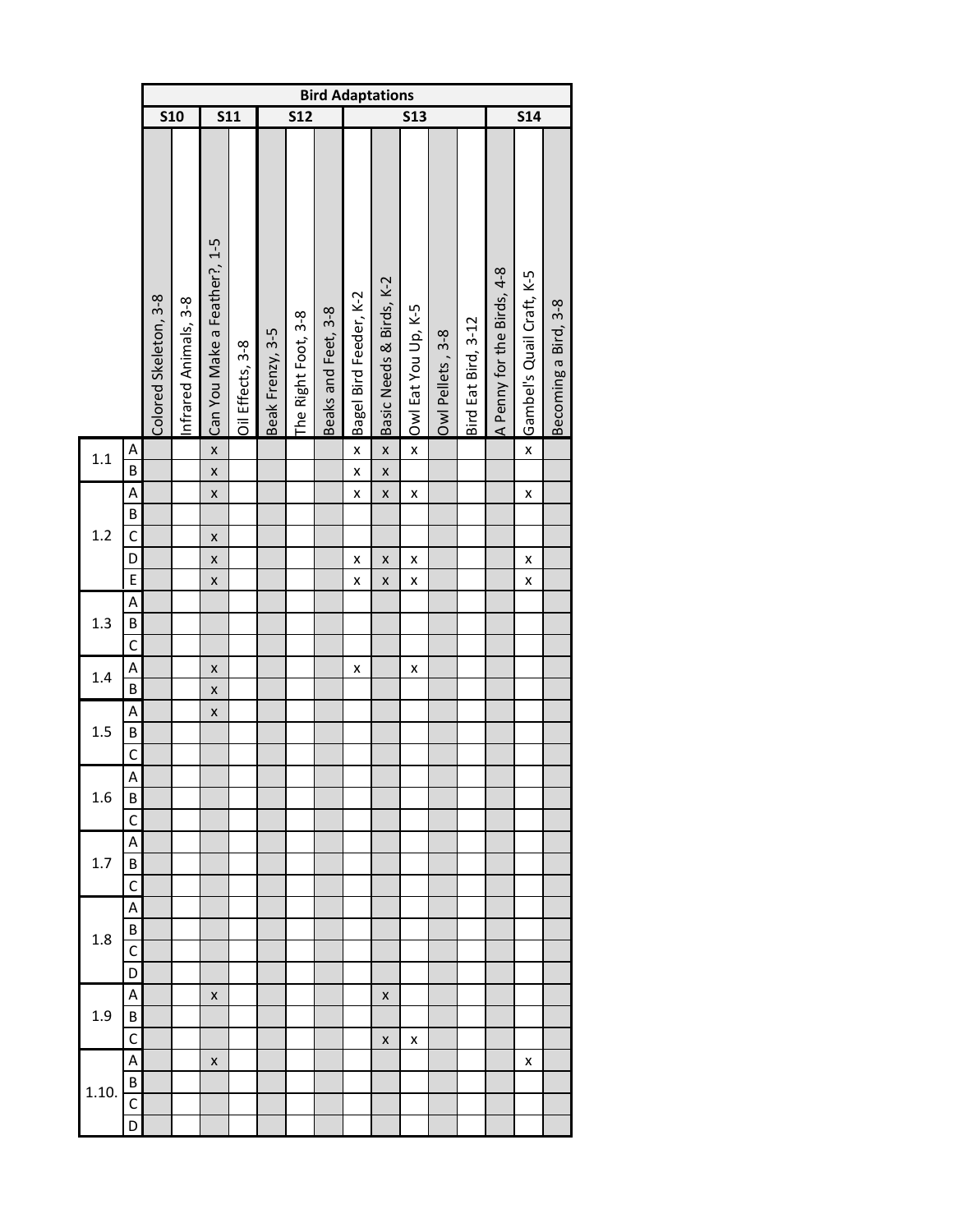|      |                                         |                       |                      |                                                                                      |                  |                  |                     | <b>Bird Adaptations</b> |                        |                              |                              |                  |                     |                            |                           |                      |
|------|-----------------------------------------|-----------------------|----------------------|--------------------------------------------------------------------------------------|------------------|------------------|---------------------|-------------------------|------------------------|------------------------------|------------------------------|------------------|---------------------|----------------------------|---------------------------|----------------------|
|      |                                         | <b>S10</b>            |                      | <b>S11</b>                                                                           |                  |                  | <b>S12</b>          |                         |                        |                              | <b>S13</b>                   |                  |                     |                            | S14                       |                      |
|      |                                         | Colored Skeleton, 3-8 | nfrared Animals, 3-8 | Can You Make a Feather?, 1-5                                                         | Oil Effects, 3-8 | Beak Frenzy, 3-5 | The Right Foot, 3-8 | Beaks and Feet, 3-8     | Bagel Bird Feeder, K-2 | Basic Needs & Birds, K-2     | Owl Eat You Up, K-5          | Owl Pellets, 3-8 | Bird Eat Bird, 3-12 | A Penny for the Birds, 4-8 | Gambel's Quail Craft, K-5 | Becoming a Bird, 3-8 |
| 2.1  | A<br>$\overline{B}$                     |                       |                      | $\pmb{\mathsf{x}}$<br>$\pmb{\mathsf{x}}$                                             |                  |                  |                     |                         | X<br>X                 | $\mathsf{x}$<br>$\mathsf{x}$ | $\mathsf{x}$                 |                  |                     |                            | $\pmb{\mathsf{x}}$        |                      |
| 2.2  | A<br>B<br>$\overline{C}$<br>D<br>E<br>F |                       |                      | $\pmb{\mathsf{x}}$<br>$\pmb{\mathsf{x}}$<br>$\pmb{\mathsf{x}}$<br>$\pmb{\mathsf{x}}$ |                  |                  |                     |                         | X<br>X<br>X            | $\pmb{\mathsf{x}}$<br>X<br>X | X<br>$\pmb{\mathsf{x}}$<br>X |                  |                     |                            | X<br>X<br>X               |                      |
| 2.3  | A<br>B<br>$\mathsf{C}$                  |                       |                      |                                                                                      |                  |                  |                     |                         |                        |                              |                              |                  |                     |                            |                           |                      |
| 2.4  | A<br>$\sf B$                            |                       |                      | X<br>$\pmb{\mathsf{x}}$                                                              |                  |                  |                     |                         |                        |                              | X                            |                  |                     |                            |                           |                      |
| 2.5  | A<br>B<br>$\overline{C}$<br>D           |                       |                      | $\pmb{\mathsf{x}}$                                                                   |                  |                  |                     |                         |                        |                              |                              |                  |                     |                            |                           |                      |
| 2.6  | А<br>B<br>C                             |                       |                      |                                                                                      |                  |                  |                     |                         |                        |                              |                              |                  |                     |                            |                           |                      |
| 2.7  | Α<br>B<br>C                             |                       |                      |                                                                                      |                  |                  |                     |                         |                        |                              |                              |                  |                     |                            |                           |                      |
| 2.8  | Α<br>В<br>C                             |                       |                      |                                                                                      |                  |                  |                     |                         |                        |                              |                              |                  |                     |                            |                           |                      |
| 2.9  | Α<br>В<br>C                             |                       |                      | X                                                                                    |                  |                  |                     |                         | x                      | X<br>x                       | x                            |                  |                     |                            |                           |                      |
| 2.10 | Α<br>В<br>C                             |                       |                      | X                                                                                    |                  |                  |                     |                         |                        |                              |                              |                  |                     |                            |                           |                      |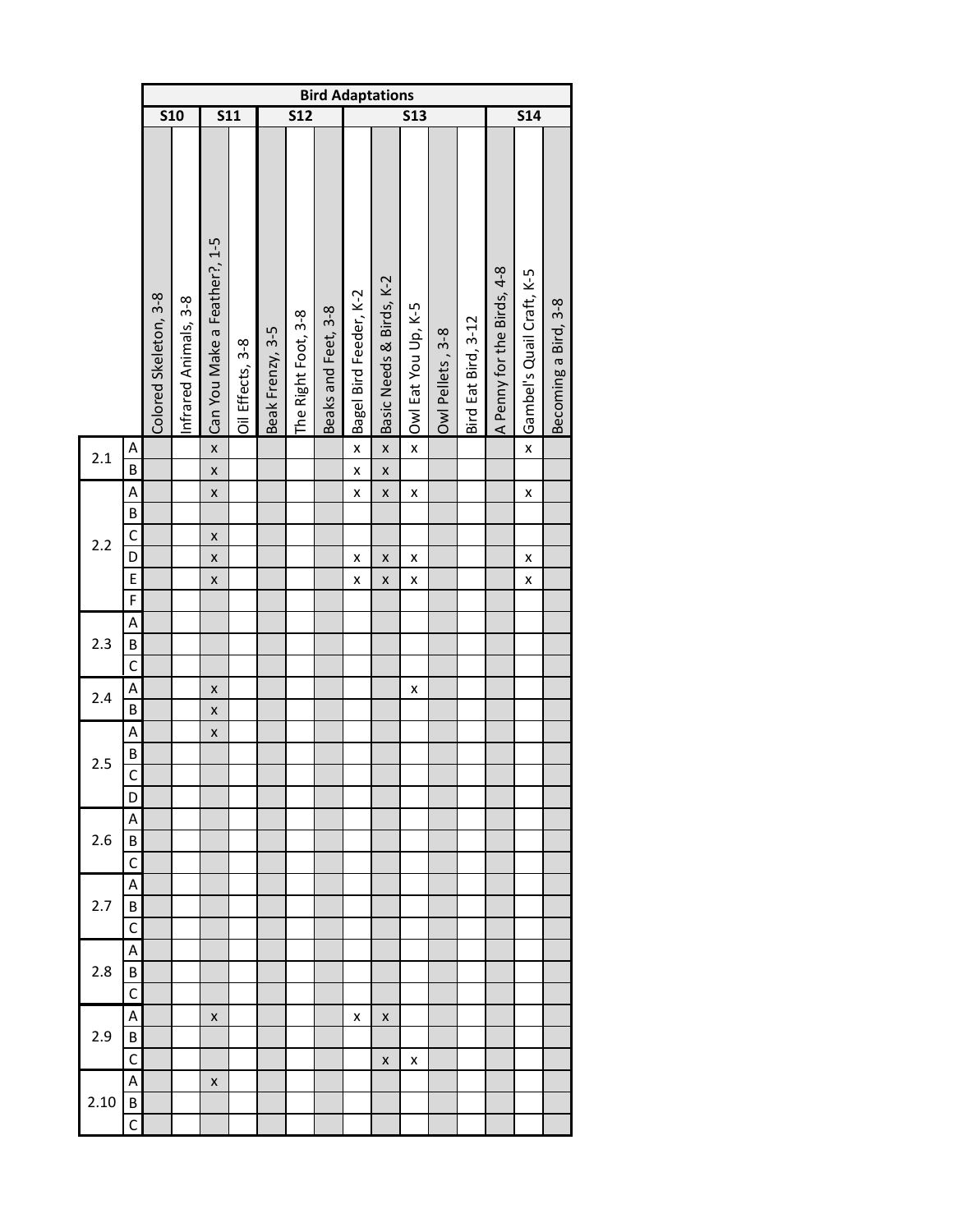|      |                                   |                         |                                               |                                               |                         |                  |                     | <b>Bird Adaptations</b>                  |                        |                          |                     |                              |                     |                            |                           |                              |
|------|-----------------------------------|-------------------------|-----------------------------------------------|-----------------------------------------------|-------------------------|------------------|---------------------|------------------------------------------|------------------------|--------------------------|---------------------|------------------------------|---------------------|----------------------------|---------------------------|------------------------------|
|      |                                   | <b>S10</b>              |                                               | $\overline{\text{S11}}$                       |                         |                  | <b>S12</b>          |                                          |                        |                          | <b>S13</b>          |                              |                     |                            | 514                       |                              |
|      |                                   | Colored Skeleton, 3-8   | Infrared Animals, 3-8                         | Can You Make a Feather?, 1-5                  | Oil Effects, 3-8        | Beak Frenzy, 3-5 | The Right Foot, 3-8 | Beaks and Feet, 3-8                      | Bagel Bird Feeder, K-2 | Basic Needs & Birds, K-2 | Owl Eat You Up, K-5 | Owl Pellets, 3-8             | Bird Eat Bird, 3-12 | A Penny for the Birds, 4-8 | Gambel's Quail Craft, K-5 | Becoming a Bird, 3-8         |
| 3.1  | A<br>B                            | $\overline{\mathsf{x}}$ | $\overline{\mathbf{x}}$                       | $\mathsf{x}$<br>X                             | $\pmb{\mathsf{x}}$<br>X | $\mathsf{x}$     | $\mathsf{x}$        |                                          |                        |                          | $\mathsf{x}$        | $\pmb{\mathsf{x}}$           | $\pmb{\mathsf{x}}$  |                            | $\mathsf{x}$              | $\mathsf{x}$                 |
| 3.2  | A<br>B<br>C<br>D<br>E             | X<br>X                  | $\pmb{\mathsf{x}}$<br>X<br>$\pmb{\mathsf{x}}$ | $\pmb{\mathsf{x}}$<br>$\pmb{\mathsf{x}}$<br>X | X<br>x                  | X<br>X           | X<br>X              | $\pmb{\mathsf{X}}$<br>$\pmb{\mathsf{x}}$ |                        |                          | X<br>X              | X<br>$\pmb{\mathsf{X}}$<br>X | X<br>x<br>x         |                            | X                         | $\pmb{\mathsf{x}}$<br>X      |
| 3.3  | F<br>A<br>B<br>$\overline{C}$     | X<br>X                  | X<br>X                                        | X<br>X                                        | X<br>Χ                  | X<br>X           | X<br>X<br>X         | $\pmb{\mathsf{x}}$<br>$\pmb{\mathsf{X}}$ |                        |                          | X<br>X              | X<br>$\pmb{\mathsf{X}}$      | x<br>X              |                            | X<br>X<br>X               | X<br>$\pmb{\mathsf{x}}$<br>X |
| 3.4  | A                                 |                         |                                               | $\pmb{\mathsf{X}}$                            | Χ                       | X                |                     |                                          |                        |                          | X                   | $\pmb{\mathsf{X}}$           | X                   |                            |                           |                              |
| 3.5  | Α<br>$\sf B$<br>$\mathsf{C}$<br>D |                         |                                               | X                                             |                         |                  |                     |                                          |                        |                          |                     |                              |                     |                            |                           |                              |
| 3.6  | Α<br>В<br>C                       |                         |                                               |                                               |                         |                  |                     |                                          |                        |                          |                     |                              |                     |                            |                           |                              |
| 3.7  | Α<br>В<br>C<br>D                  |                         |                                               |                                               | x                       |                  |                     |                                          |                        |                          |                     |                              |                     |                            |                           |                              |
| 3.8  | А<br>B<br>C<br>D                  |                         |                                               |                                               |                         |                  |                     |                                          |                        |                          |                     |                              |                     |                            |                           |                              |
| 3.9  | A<br>В                            |                         |                                               | X                                             | x                       |                  |                     |                                          |                        |                          | x                   |                              | x                   |                            |                           |                              |
| 3.10 | C<br>A<br>B                       | X                       | x                                             | X                                             | x<br>x                  | x                | x                   | X                                        |                        |                          |                     | X                            | x<br>x              |                            | x                         | X                            |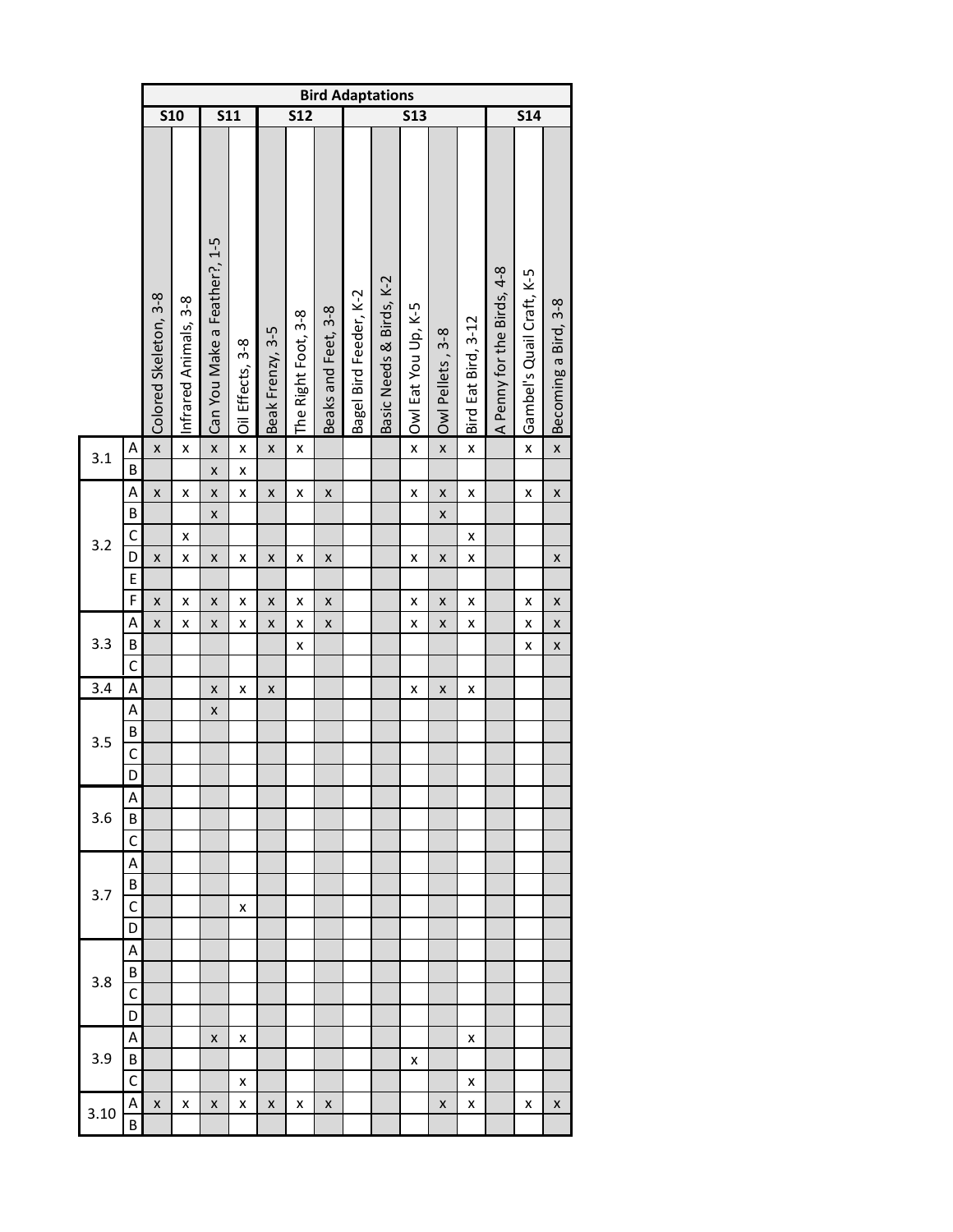|      |                |                       |                       |                              |                    |                    |                     |                     |                        | <b>Bird Adaptations</b>  |                     |                    |                     |                            |                           |                      |
|------|----------------|-----------------------|-----------------------|------------------------------|--------------------|--------------------|---------------------|---------------------|------------------------|--------------------------|---------------------|--------------------|---------------------|----------------------------|---------------------------|----------------------|
|      |                | $\overline{510}$      |                       | <b>S11</b>                   |                    |                    | $\overline{512}$    |                     |                        |                          | <b>S13</b>          |                    |                     |                            | <b>S14</b>                |                      |
|      |                | Colored Skeleton, 3-8 | Infrared Animals, 3-8 | Can You Make a Feather?, 1-5 | Oil Effects, 3-8   | Beak Frenzy, 3-5   | The Right Foot, 3-8 | Beaks and Feet, 3-8 | Bagel Bird Feeder, K-2 | Basic Needs & Birds, K-2 | Owl Eat You Up, K-5 | Owl Pellets, 3-8   | Bird Eat Bird, 3-12 | A Penny for the Birds, 4-8 | Gambel's Quail Craft, K-5 | Becoming a Bird, 3-8 |
| 4.1  | Α              | $\pmb{\mathsf{x}}$    | $\pmb{\mathsf{x}}$    | $\pmb{\mathsf{x}}$           | $\pmb{\mathsf{x}}$ | $\pmb{\mathsf{x}}$ | $\pmb{\mathsf{x}}$  |                     |                        |                          | $\pmb{\mathsf{x}}$  | $\pmb{\mathsf{x}}$ | $\pmb{\mathsf{x}}$  | $\pmb{\mathsf{x}}$         | X                         | $\pmb{\mathsf{x}}$   |
|      | B              |                       |                       | $\pmb{\mathsf{x}}$           | X                  |                    |                     |                     |                        |                          |                     |                    |                     |                            |                           |                      |
|      | A              | X                     | X                     | $\pmb{\mathsf{x}}$           | X                  | $\pmb{\mathsf{X}}$ | X                   | $\pmb{\mathsf{X}}$  |                        |                          | $\pmb{\mathsf{X}}$  | $\pmb{\mathsf{X}}$ | X                   | $\pmb{\mathsf{X}}$         | X                         | $\pmb{\mathsf{X}}$   |
|      | B              |                       |                       | $\pmb{\mathsf{x}}$           |                    |                    |                     |                     |                        |                          |                     | X                  |                     | $\pmb{\mathsf{X}}$         |                           |                      |
|      | $\mathsf{C}$   |                       | X                     |                              |                    |                    |                     |                     |                        |                          |                     |                    | X                   |                            |                           |                      |
| 4.2  | D              | X                     | X                     | X                            | X                  | X                  | X                   | X                   |                        |                          | X                   | X                  | $\pmb{\mathsf{x}}$  |                            |                           | X                    |
|      | E              |                       |                       |                              |                    |                    |                     |                     |                        |                          |                     |                    |                     |                            |                           |                      |
|      | F              | X                     | X                     | X                            | x                  | X                  | Χ                   | X                   |                        |                          | X                   | X                  | Χ                   | X                          | X                         | X                    |
|      | Α              | X                     | X                     | $\pmb{\mathsf{X}}$           | X                  | $\pmb{\mathsf{X}}$ | X                   | X                   |                        |                          | $\pmb{\mathsf{X}}$  | X                  | X                   | $\pmb{\mathsf{X}}$         | X                         | $\pmb{\mathsf{X}}$   |
| 4.3  | B              |                       |                       |                              |                    |                    | X                   |                     |                        |                          |                     |                    |                     |                            | X                         | X                    |
|      | $\mathsf{C}$   |                       |                       |                              |                    |                    |                     |                     |                        |                          |                     |                    |                     |                            |                           |                      |
| 4.4  | A              |                       |                       | X                            | X                  | X                  |                     |                     |                        |                          | Χ                   | X                  | X                   | X                          |                           |                      |
| 4.5  | A              |                       |                       | $\pmb{\mathsf{X}}$           |                    |                    |                     |                     |                        |                          |                     |                    |                     | X                          |                           |                      |
|      | $\overline{B}$ |                       |                       |                              |                    |                    |                     |                     |                        |                          |                     |                    |                     |                            |                           |                      |
|      | Α              |                       |                       |                              |                    |                    |                     |                     |                        |                          |                     |                    |                     |                            |                           |                      |
| 4.6  | B              |                       |                       |                              |                    |                    |                     |                     |                        |                          |                     |                    |                     |                            |                           |                      |
|      | C              |                       |                       |                              |                    |                    |                     |                     |                        |                          |                     |                    |                     |                            |                           |                      |
|      | D              |                       |                       |                              |                    |                    |                     |                     |                        |                          |                     |                    |                     |                            |                           |                      |
|      | Α              |                       |                       |                              |                    |                    |                     |                     |                        |                          |                     |                    |                     |                            |                           |                      |
| 4.7  | B              |                       |                       |                              |                    |                    |                     |                     |                        |                          |                     |                    |                     |                            |                           |                      |
|      | $\mathsf{C}$   |                       |                       |                              | x                  |                    |                     |                     |                        |                          |                     |                    |                     |                            |                           |                      |
|      | Α              |                       |                       |                              |                    |                    |                     |                     |                        |                          |                     |                    |                     |                            |                           |                      |
| 4.8  | B              |                       |                       |                              |                    |                    |                     |                     |                        |                          |                     |                    |                     |                            |                           |                      |
|      | $\mathsf{C}$   |                       |                       |                              |                    |                    |                     |                     |                        |                          |                     |                    |                     |                            |                           |                      |
| 4.9  | Α              |                       |                       |                              |                    |                    |                     |                     |                        |                          | x                   |                    |                     |                            |                           |                      |
|      | B              |                       |                       |                              |                    |                    |                     |                     |                        |                          |                     |                    |                     |                            |                           |                      |
| 4.10 | Α              | X                     | x                     | X                            | x                  | x                  | x                   | X                   |                        |                          |                     | X                  | x                   |                            | x                         | X                    |
|      | B              |                       |                       |                              |                    |                    |                     |                     |                        |                          |                     |                    |                     |                            |                           | X                    |
|      | C              |                       |                       |                              |                    |                    |                     |                     |                        |                          |                     |                    |                     |                            |                           |                      |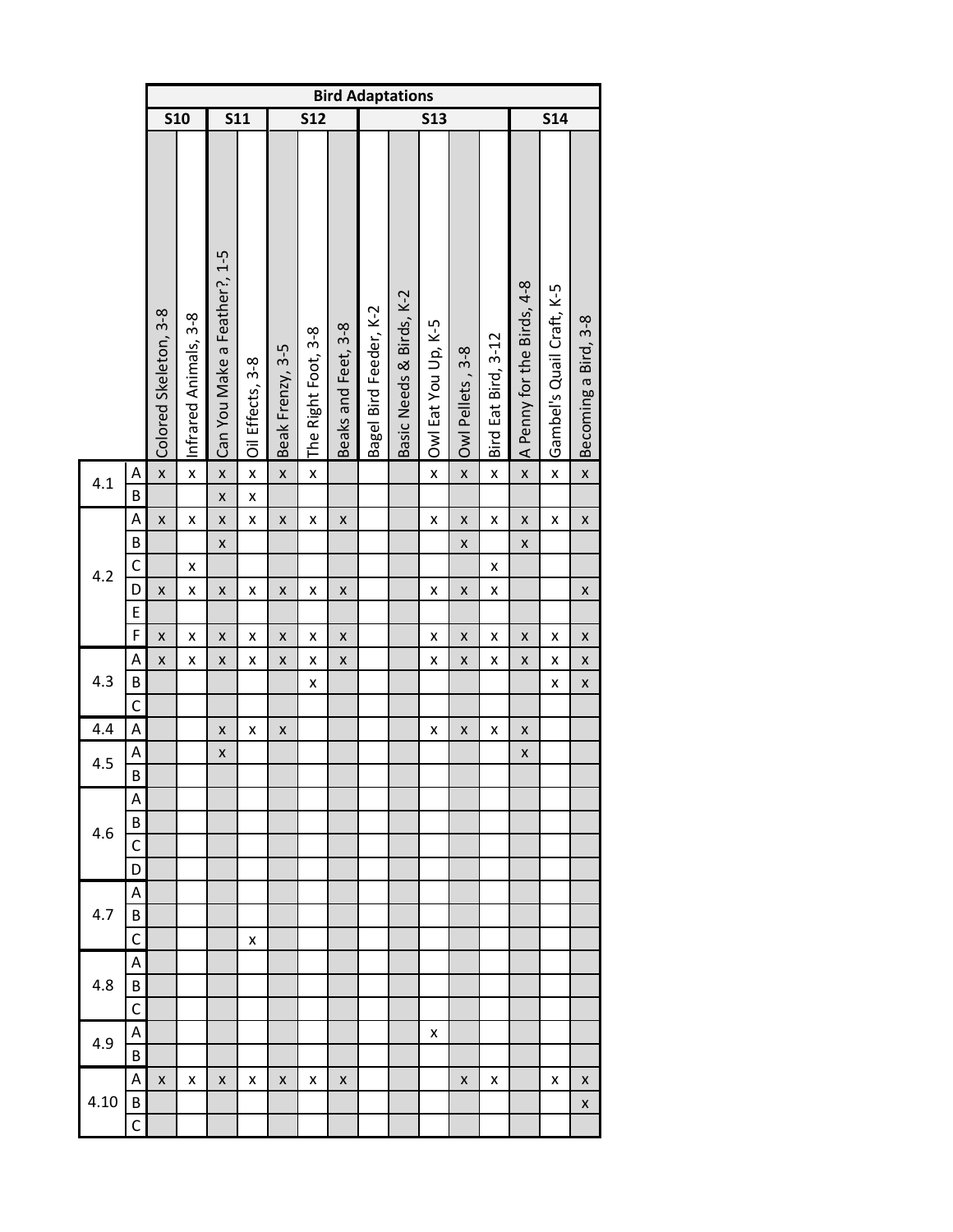|      |                |                       | <b>S10</b><br>$\overline{\text{S11}}$ |                              |                     |                    |                     | <b>Bird Adaptations</b> |                        |                          |                     |                    |                     |                            |                           |                      |
|------|----------------|-----------------------|---------------------------------------|------------------------------|---------------------|--------------------|---------------------|-------------------------|------------------------|--------------------------|---------------------|--------------------|---------------------|----------------------------|---------------------------|----------------------|
|      |                |                       |                                       |                              |                     |                    | <b>S12</b>          |                         |                        |                          | <b>S13</b>          |                    |                     |                            | <b>S14</b>                |                      |
|      |                | Colored Skeleton, 3-8 | Infrared Animals, 3-8                 | Can You Make a Feather?, 1-5 | Oil Effects, 3-8    | Beak Frenzy, 3-5   | The Right Foot, 3-8 | Beaks and Feet, 3-8     | Bagel Bird Feeder, K-2 | Basic Needs & Birds, K-2 | Owl Eat You Up, K-5 | Owl Pellets, 3-8   | Bird Eat Bird, 3-12 | A Penny for the Birds, 4-8 | Gambel's Quail Craft, K-5 | Becoming a Bird, 3-8 |
| 5.1  | A<br>B         | $\pmb{\times}$        | $\overline{\mathbf{x}}$               | $\mathsf{x}$<br>X            | $\pmb{\times}$<br>X | $\pmb{\mathsf{x}}$ | X                   |                         |                        |                          | $\mathsf{x}$        | $\pmb{\mathsf{x}}$ | X                   | $\overline{\mathsf{x}}$    | $\mathsf{x}$              | $\mathsf{x}$         |
|      | A              |                       |                                       |                              |                     |                    |                     |                         |                        |                          |                     |                    |                     |                            |                           |                      |
|      | B              | $\pmb{\mathsf{X}}$    | X                                     | X                            | X                   | $\pmb{\mathsf{x}}$ | X                   | $\pmb{\mathsf{x}}$      |                        |                          | X                   | $\pmb{\mathsf{X}}$ | X                   | X                          | X                         | X                    |
|      | $\mathsf{C}$   |                       | X                                     | X                            |                     |                    |                     |                         |                        |                          |                     | $\pmb{\mathsf{X}}$ |                     | X                          |                           |                      |
| 5.2  | D              | X                     | X                                     | X                            | $\pmb{\mathsf{x}}$  | $\pmb{\mathsf{X}}$ | X                   | $\pmb{\mathsf{X}}$      |                        |                          | X                   | $\pmb{\mathsf{X}}$ | X                   |                            |                           | X                    |
|      | E              |                       |                                       |                              |                     |                    |                     |                         |                        |                          |                     |                    |                     |                            |                           |                      |
|      | F              | X                     | X                                     | X                            | X                   | X                  | X                   | X                       |                        |                          | X                   | X                  | x                   | X                          | X                         | X                    |
|      | G              |                       | X                                     |                              |                     |                    |                     |                         |                        |                          |                     |                    |                     |                            |                           |                      |
|      | Α              | X                     | X                                     | X                            | X                   | X                  | X                   | X                       |                        |                          | X                   | X                  | x                   | X                          | X                         | X                    |
| 5.3  | B              |                       |                                       |                              |                     |                    | X                   |                         |                        |                          |                     |                    |                     |                            | X                         | X                    |
|      | $\mathsf{C}$   |                       |                                       |                              |                     |                    |                     |                         |                        |                          |                     |                    |                     |                            |                           |                      |
| 5.4  | A              |                       |                                       | X                            | X                   | X                  |                     |                         |                        |                          | X                   | X                  | x                   | X                          |                           |                      |
|      | Α              |                       |                                       | X                            |                     |                    |                     |                         |                        |                          |                     |                    |                     | X                          |                           |                      |
| 5.5  | B              |                       |                                       |                              |                     |                    |                     |                         |                        |                          |                     |                    |                     |                            |                           |                      |
|      | $\overline{C}$ |                       |                                       |                              |                     |                    |                     |                         |                        |                          |                     |                    |                     |                            |                           |                      |
|      | А              |                       |                                       |                              |                     |                    |                     |                         |                        |                          |                     |                    |                     |                            |                           |                      |
|      | B              |                       |                                       |                              |                     |                    |                     |                         |                        |                          |                     |                    |                     |                            |                           |                      |
| 5.6  | C              |                       |                                       |                              |                     |                    |                     |                         |                        |                          |                     |                    |                     |                            |                           |                      |
|      | D              |                       |                                       |                              |                     |                    |                     |                         |                        |                          |                     |                    |                     |                            |                           |                      |
|      | Α              |                       |                                       |                              |                     |                    |                     |                         |                        |                          |                     |                    |                     |                            |                           |                      |
| 5.7  | B              |                       |                                       |                              |                     |                    |                     |                         |                        |                          |                     |                    |                     |                            |                           |                      |
|      | Α              |                       |                                       |                              |                     |                    |                     |                         |                        |                          |                     |                    |                     |                            |                           |                      |
|      | B              |                       |                                       |                              |                     |                    |                     |                         |                        |                          |                     |                    |                     |                            |                           |                      |
| 5.8  | C              |                       |                                       |                              |                     |                    |                     |                         |                        |                          |                     |                    |                     |                            |                           |                      |
|      | D              |                       |                                       |                              |                     |                    |                     |                         |                        |                          |                     |                    |                     |                            |                           |                      |
|      | А              |                       |                                       |                              | x                   |                    |                     |                         |                        |                          | x                   |                    | x                   |                            |                           |                      |
|      | B              |                       |                                       |                              |                     |                    |                     |                         |                        |                          | X                   |                    | x                   |                            |                           |                      |
| 5.9  | C              |                       |                                       |                              | x                   |                    |                     |                         |                        |                          |                     |                    |                     |                            |                           |                      |
|      | D              |                       |                                       |                              |                     |                    |                     |                         |                        |                          |                     |                    |                     |                            |                           |                      |
|      | Α              | x                     | x                                     | X                            | x                   | X                  | x                   | X                       |                        |                          |                     | X                  | x                   |                            | x                         | x                    |
| 5.10 | B              |                       |                                       |                              |                     |                    |                     |                         |                        |                          |                     |                    |                     |                            |                           | X                    |
|      |                |                       |                                       |                              |                     |                    |                     |                         |                        |                          |                     |                    |                     |                            |                           |                      |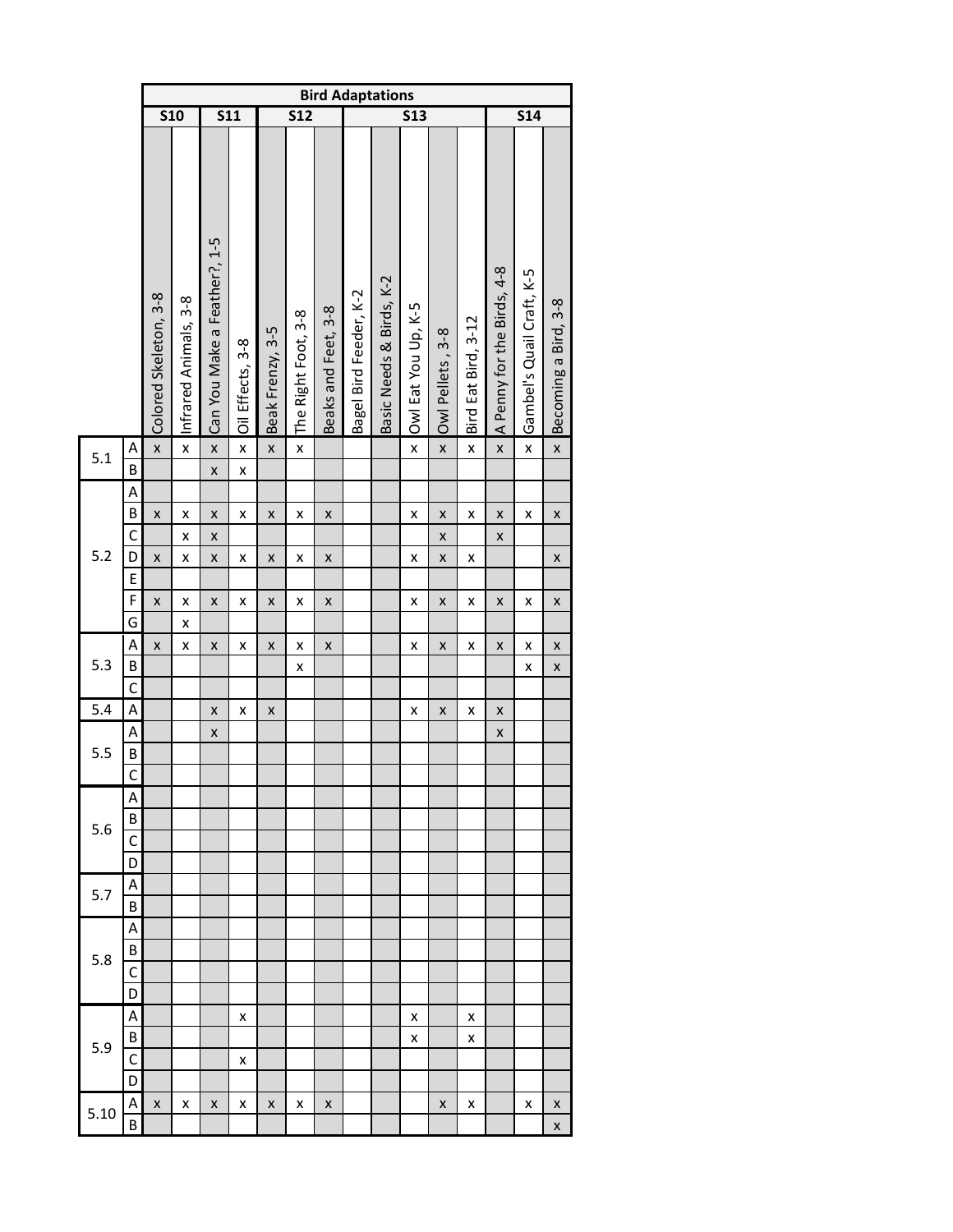|       |                                  | <b>Bird Adaptations</b> |                       |                              |                         |                  |                     |                     |                        |                          |                     |                  |                       |                            |                                                                                                                                                                                                                                                                                                                                                                                                                                                                                                                                                               |                      |
|-------|----------------------------------|-------------------------|-----------------------|------------------------------|-------------------------|------------------|---------------------|---------------------|------------------------|--------------------------|---------------------|------------------|-----------------------|----------------------------|---------------------------------------------------------------------------------------------------------------------------------------------------------------------------------------------------------------------------------------------------------------------------------------------------------------------------------------------------------------------------------------------------------------------------------------------------------------------------------------------------------------------------------------------------------------|----------------------|
|       |                                  | <b>S10</b>              |                       | $\overline{\text{S11}}$      |                         |                  | 512                 |                     |                        |                          | 513                 |                  |                       |                            | $\overline{\overline{\phantom{a}}\overline{\phantom{a}}\overline{\phantom{a}}\overline{\phantom{a}}\overline{\phantom{a}}\overline{\phantom{a}}\overline{\phantom{a}}\overline{\phantom{a}}\overline{\phantom{a}}\overline{\phantom{a}}\overline{\phantom{a}}\overline{\phantom{a}}\overline{\phantom{a}}\overline{\phantom{a}}\overline{\phantom{a}}\overline{\phantom{a}}\overline{\phantom{a}}\overline{\phantom{a}}\overline{\phantom{a}}\overline{\phantom{a}}\overline{\phantom{a}}\overline{\phantom{a}}\overline{\phantom{a}}\overline{\phantom{a}}\$ |                      |
|       |                                  | Colored Skeleton, 3-8   | Infrared Animals, 3-8 | Can You Make a Feather?, 1-5 | Oil Effects, 3-8        | Beak Frenzy, 3-5 | The Right Foot, 3-8 | Beaks and Feet, 3-8 | Bagel Bird Feeder, K-2 | Basic Needs & Birds, K-2 | Owl Eat You Up, K-5 | Owl Pellets, 3-8 | x Bird Eat Bird, 3-12 | A Penny for the Birds, 4-8 | Gambel's Quail Craft, K-5                                                                                                                                                                                                                                                                                                                                                                                                                                                                                                                                     | Becoming a Bird, 3-8 |
| 6.1   | $\overline{A}$<br>$\overline{B}$ | $\mathsf{x}$            | $\mathsf{x}$          |                              | $\overline{\mathbf{x}}$ |                  | $\pmb{\mathsf{x}}$  |                     |                        |                          |                     | $\mathsf{x}$     |                       | $\mathbf{x}$               |                                                                                                                                                                                                                                                                                                                                                                                                                                                                                                                                                               | $\pmb{\mathsf{x}}$   |
|       |                                  |                         |                       |                              | $\mathsf{x}$            |                  |                     |                     |                        |                          |                     |                  |                       |                            |                                                                                                                                                                                                                                                                                                                                                                                                                                                                                                                                                               |                      |
|       | A<br>B                           | X                       | X                     |                              | X                       |                  | X                   | X                   |                        |                          |                     | X                | X                     | X                          |                                                                                                                                                                                                                                                                                                                                                                                                                                                                                                                                                               | X                    |
| 6.2   | $\mathsf{C}$                     |                         |                       |                              |                         |                  |                     |                     |                        |                          |                     |                  |                       |                            |                                                                                                                                                                                                                                                                                                                                                                                                                                                                                                                                                               |                      |
|       | D                                |                         | X                     |                              |                         |                  |                     |                     |                        |                          |                     | X                |                       | X                          |                                                                                                                                                                                                                                                                                                                                                                                                                                                                                                                                                               |                      |
|       | E                                | X                       | X                     |                              | X                       |                  |                     |                     |                        |                          |                     | X                | X                     | X                          |                                                                                                                                                                                                                                                                                                                                                                                                                                                                                                                                                               |                      |
|       |                                  |                         |                       |                              |                         |                  | X                   | X                   |                        |                          |                     |                  |                       |                            |                                                                                                                                                                                                                                                                                                                                                                                                                                                                                                                                                               | X                    |
|       | $\overline{A}$<br>$\overline{B}$ | X                       | X                     |                              | X                       |                  | X                   | X                   |                        |                          |                     | X                | X                     | X                          |                                                                                                                                                                                                                                                                                                                                                                                                                                                                                                                                                               | X<br>X               |
| 6.3   | $\overline{\mathsf{C}}$          |                         |                       |                              |                         |                  | X                   |                     |                        |                          |                     |                  |                       |                            |                                                                                                                                                                                                                                                                                                                                                                                                                                                                                                                                                               | X                    |
|       | $\overline{D}$                   |                         |                       |                              |                         |                  |                     |                     |                        |                          |                     |                  |                       |                            |                                                                                                                                                                                                                                                                                                                                                                                                                                                                                                                                                               |                      |
|       | $\mathsf{A}$                     |                         |                       |                              | X                       |                  |                     |                     |                        |                          |                     | X                | X                     | X                          |                                                                                                                                                                                                                                                                                                                                                                                                                                                                                                                                                               |                      |
| 6.4   | $\overline{\mathsf{B}}$          |                         |                       |                              |                         |                  |                     |                     |                        |                          |                     |                  |                       |                            |                                                                                                                                                                                                                                                                                                                                                                                                                                                                                                                                                               |                      |
|       | $\overline{\mathsf{A}}$          |                         |                       |                              |                         |                  |                     |                     |                        |                          |                     |                  |                       |                            |                                                                                                                                                                                                                                                                                                                                                                                                                                                                                                                                                               |                      |
| 6.5   | B                                |                         |                       |                              |                         |                  |                     |                     |                        |                          |                     |                  |                       |                            |                                                                                                                                                                                                                                                                                                                                                                                                                                                                                                                                                               |                      |
|       | $\overline{C}$                   |                         |                       |                              |                         |                  |                     |                     |                        |                          |                     |                  |                       |                            |                                                                                                                                                                                                                                                                                                                                                                                                                                                                                                                                                               |                      |
|       | $\overline{A}$                   |                         |                       |                              |                         |                  |                     |                     |                        |                          |                     |                  |                       |                            |                                                                                                                                                                                                                                                                                                                                                                                                                                                                                                                                                               |                      |
| 6.6   | $\overline{\mathsf{B}}$          |                         |                       |                              |                         |                  |                     |                     |                        |                          |                     |                  |                       |                            |                                                                                                                                                                                                                                                                                                                                                                                                                                                                                                                                                               |                      |
|       | $\overline{C}$                   |                         |                       |                              |                         |                  |                     |                     |                        |                          |                     |                  |                       |                            |                                                                                                                                                                                                                                                                                                                                                                                                                                                                                                                                                               |                      |
| 6.7   | $\overline{A}$                   |                         |                       |                              |                         |                  |                     |                     |                        |                          |                     |                  |                       |                            |                                                                                                                                                                                                                                                                                                                                                                                                                                                                                                                                                               |                      |
|       | $\overline{A}$                   |                         |                       |                              |                         |                  |                     |                     |                        |                          |                     |                  |                       |                            |                                                                                                                                                                                                                                                                                                                                                                                                                                                                                                                                                               |                      |
|       | $\overline{\mathbf{B}}$          |                         |                       |                              |                         |                  |                     |                     |                        |                          |                     |                  |                       |                            |                                                                                                                                                                                                                                                                                                                                                                                                                                                                                                                                                               |                      |
| 6.8   | C                                |                         |                       |                              |                         |                  |                     |                     |                        |                          |                     |                  |                       |                            |                                                                                                                                                                                                                                                                                                                                                                                                                                                                                                                                                               |                      |
|       | D                                |                         |                       |                              |                         |                  |                     |                     |                        |                          |                     |                  |                       |                            |                                                                                                                                                                                                                                                                                                                                                                                                                                                                                                                                                               |                      |
|       | E                                |                         |                       |                              |                         |                  |                     |                     |                        |                          |                     |                  |                       |                            |                                                                                                                                                                                                                                                                                                                                                                                                                                                                                                                                                               |                      |
|       | A                                |                         |                       |                              |                         |                  |                     |                     |                        |                          |                     |                  |                       |                            |                                                                                                                                                                                                                                                                                                                                                                                                                                                                                                                                                               |                      |
| 6.9   | В                                |                         |                       |                              |                         |                  |                     |                     |                        |                          |                     |                  |                       |                            |                                                                                                                                                                                                                                                                                                                                                                                                                                                                                                                                                               |                      |
|       | C                                |                         |                       |                              |                         |                  |                     |                     |                        |                          |                     |                  |                       |                            |                                                                                                                                                                                                                                                                                                                                                                                                                                                                                                                                                               |                      |
|       | A                                |                         |                       |                              |                         |                  |                     |                     |                        |                          |                     |                  |                       |                            |                                                                                                                                                                                                                                                                                                                                                                                                                                                                                                                                                               |                      |
|       | B                                |                         |                       |                              |                         |                  |                     |                     |                        |                          |                     |                  |                       |                            |                                                                                                                                                                                                                                                                                                                                                                                                                                                                                                                                                               |                      |
| 6.10. | C                                |                         |                       |                              |                         |                  |                     |                     |                        |                          |                     |                  |                       |                            |                                                                                                                                                                                                                                                                                                                                                                                                                                                                                                                                                               |                      |
|       | D                                |                         |                       |                              |                         |                  |                     |                     |                        |                          |                     |                  |                       |                            |                                                                                                                                                                                                                                                                                                                                                                                                                                                                                                                                                               |                      |
|       | А                                |                         |                       |                              |                         |                  |                     |                     |                        |                          |                     |                  |                       |                            |                                                                                                                                                                                                                                                                                                                                                                                                                                                                                                                                                               |                      |
| 6.11  | В                                |                         |                       |                              |                         |                  |                     |                     |                        |                          |                     |                  |                       |                            |                                                                                                                                                                                                                                                                                                                                                                                                                                                                                                                                                               |                      |
|       | C                                |                         |                       |                              |                         |                  |                     |                     |                        |                          |                     |                  |                       |                            |                                                                                                                                                                                                                                                                                                                                                                                                                                                                                                                                                               |                      |
|       | А                                |                         |                       |                              |                         |                  |                     |                     |                        |                          |                     |                  |                       |                            |                                                                                                                                                                                                                                                                                                                                                                                                                                                                                                                                                               |                      |
|       | В                                |                         |                       |                              |                         |                  |                     |                     |                        |                          |                     |                  |                       |                            |                                                                                                                                                                                                                                                                                                                                                                                                                                                                                                                                                               |                      |
| 6.12  | C                                |                         |                       |                              |                         |                  |                     |                     |                        |                          |                     |                  |                       |                            |                                                                                                                                                                                                                                                                                                                                                                                                                                                                                                                                                               |                      |
|       | D                                |                         |                       |                              |                         |                  |                     |                     |                        |                          |                     |                  |                       |                            |                                                                                                                                                                                                                                                                                                                                                                                                                                                                                                                                                               |                      |
|       | E                                |                         |                       |                              |                         |                  |                     |                     |                        |                          |                     |                  |                       |                            |                                                                                                                                                                                                                                                                                                                                                                                                                                                                                                                                                               |                      |
|       | F                                |                         | X                     |                              |                         |                  |                     |                     |                        |                          |                     |                  | X                     |                            |                                                                                                                                                                                                                                                                                                                                                                                                                                                                                                                                                               |                      |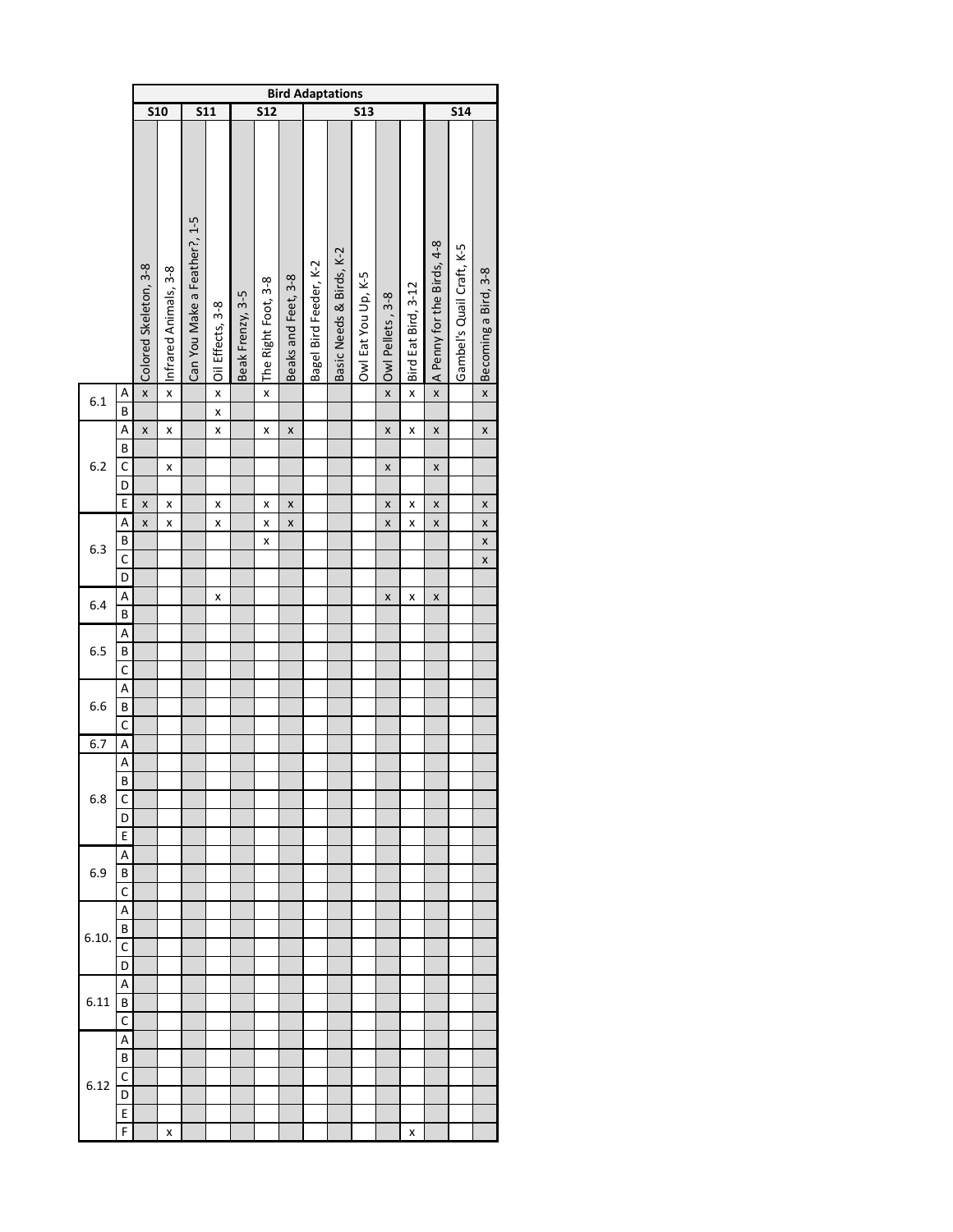|      |                         |                         |                       |                              |                         |                  |                         |                     | <b>Bird Adaptations</b> |                          |                     |                  |                     |                            |                           |                      |
|------|-------------------------|-------------------------|-----------------------|------------------------------|-------------------------|------------------|-------------------------|---------------------|-------------------------|--------------------------|---------------------|------------------|---------------------|----------------------------|---------------------------|----------------------|
|      |                         | $\overline{\text{S10}}$ |                       | $\overline{\text{S}11}$      |                         |                  | $\overline{\text{S12}}$ |                     |                         |                          | <b>S13</b>          |                  |                     |                            | $\overline{\text{S}14}$   |                      |
|      |                         | Colored Skeleton, 3-8   | Infrared Animals, 3-8 | Can You Make a Feather?, 1-5 | Oil Effects, 3-8        | Beak Frenzy, 3-5 | The Right Foot, 3-8     | Beaks and Feet, 3-8 | Bagel Bird Feeder, K-2  | Basic Needs & Birds, K-2 | Owl Eat You Up, K-5 | Owl Pellets, 3-8 | Bird Eat Bird, 3-12 | A Penny for the Birds, 4-8 | Gambel's Quail Craft, K-5 | Becoming a Bird, 3-8 |
| 7.1  | $\overline{A}$          | $\mathsf{x}$            | $\mathsf{x}$          |                              | $\overline{\mathbf{x}}$ |                  | $\mathsf{x}$            |                     |                         |                          |                     | $\mathsf{x}$     | $\mathsf{x}$        | $\overline{\mathbf{x}}$    |                           | $\mathsf{x}$         |
|      | $\overline{\mathsf{B}}$ |                         |                       |                              | $\mathsf{x}$            |                  |                         |                     |                         |                          |                     |                  |                     |                            |                           |                      |
|      | A                       | X                       | X                     |                              | X                       |                  | X                       | X                   |                         |                          |                     | X                | X                   | X                          |                           | X                    |
|      | $\overline{B}$          |                         |                       |                              |                         |                  |                         |                     |                         |                          |                     |                  |                     |                            |                           |                      |
| 7.2  | $\overline{c}$          |                         | X                     |                              |                         |                  |                         |                     |                         |                          |                     | X                |                     | X                          |                           |                      |
|      | $\overline{D}$          |                         |                       |                              |                         |                  |                         |                     |                         |                          |                     |                  |                     |                            |                           |                      |
|      | $\overline{E}$          | X                       | X                     |                              | x                       |                  | X                       | X                   |                         |                          |                     | X                | x                   | X                          |                           | X                    |
|      | A                       | X                       | X                     |                              | x                       |                  | X                       | X                   |                         |                          |                     | X                | x                   | X                          |                           | X                    |
|      | $\overline{B}$          |                         |                       |                              |                         |                  | X                       |                     |                         |                          |                     |                  |                     |                            |                           | X                    |
| 7.3  | $\overline{c}$          |                         |                       |                              |                         |                  |                         |                     |                         |                          |                     |                  |                     |                            |                           |                      |
|      |                         |                         |                       |                              |                         |                  |                         |                     |                         |                          |                     |                  |                     |                            |                           | X                    |
|      | $\overline{D}$          |                         |                       |                              |                         |                  |                         |                     |                         |                          |                     |                  |                     |                            |                           |                      |
| 7.4  | $\frac{A}{B}$           |                         |                       |                              | x                       |                  |                         |                     |                         |                          |                     | X                | X                   | X                          |                           |                      |
|      |                         |                         |                       |                              |                         |                  |                         |                     |                         |                          |                     |                  |                     |                            |                           |                      |
| 7.5  |                         |                         |                       |                              |                         |                  |                         |                     |                         |                          |                     |                  |                     |                            |                           |                      |
|      | $\frac{A}{B}$           |                         |                       |                              |                         |                  |                         |                     |                         |                          |                     |                  |                     |                            |                           |                      |
| 7.6  | $\overline{A}$          |                         |                       |                              |                         |                  |                         |                     |                         |                          |                     |                  |                     |                            |                           |                      |
|      |                         |                         |                       |                              |                         |                  |                         |                     |                         |                          |                     |                  |                     |                            |                           |                      |
| 7.7  | $\frac{A}{B}$           |                         |                       |                              |                         |                  |                         |                     |                         |                          |                     |                  |                     |                            |                           |                      |
|      | $\overline{A}$          |                         |                       |                              |                         |                  |                         |                     |                         |                          |                     |                  |                     |                            |                           |                      |
| 7.8  | $\overline{B}$          |                         |                       |                              |                         |                  |                         |                     |                         |                          |                     |                  |                     |                            |                           |                      |
|      |                         |                         |                       |                              |                         |                  |                         |                     |                         |                          |                     |                  |                     |                            |                           |                      |
|      | $\overline{C}$          |                         |                       |                              |                         |                  |                         |                     |                         |                          |                     |                  |                     |                            |                           |                      |
| 7.9  | A                       |                         |                       |                              |                         |                  |                         |                     |                         |                          |                     |                  |                     |                            |                           |                      |
|      | B                       |                         |                       |                              |                         |                  |                         |                     |                         |                          |                     |                  |                     |                            |                           |                      |
|      | А                       |                         |                       |                              | x                       |                  |                         |                     |                         |                          |                     |                  |                     |                            |                           |                      |
| 7.10 | B                       |                         |                       |                              |                         |                  |                         |                     |                         |                          |                     |                  |                     |                            |                           |                      |
|      | C                       |                         |                       |                              |                         |                  |                         |                     |                         |                          |                     |                  |                     |                            |                           |                      |
|      | А                       |                         |                       |                              |                         |                  |                         |                     |                         |                          |                     |                  |                     |                            |                           |                      |
| 7.11 | B                       |                         | x                     |                              |                         |                  |                         |                     |                         |                          |                     |                  | X                   |                            |                           | X                    |
|      | C                       |                         |                       |                              |                         |                  |                         |                     |                         |                          |                     |                  |                     |                            |                           |                      |
|      | А                       |                         |                       |                              |                         |                  |                         |                     |                         |                          |                     |                  |                     |                            |                           |                      |
|      |                         | X                       | x                     |                              |                         |                  |                         |                     |                         |                          |                     | X                |                     |                            |                           |                      |
|      | B                       |                         |                       |                              |                         |                  |                         |                     |                         |                          |                     |                  |                     |                            |                           |                      |
| 7.12 | C                       |                         |                       |                              |                         |                  |                         |                     |                         |                          |                     |                  |                     |                            |                           |                      |
|      | D                       |                         |                       |                              |                         |                  |                         |                     |                         |                          |                     |                  |                     |                            |                           |                      |
|      | E                       |                         |                       |                              |                         |                  |                         |                     |                         |                          |                     |                  |                     |                            |                           |                      |
|      | F                       |                         |                       |                              |                         |                  |                         |                     |                         |                          |                     |                  |                     |                            |                           |                      |
|      | A                       |                         |                       |                              |                         |                  |                         |                     |                         |                          |                     |                  | X                   |                            |                           |                      |
| 7.13 | B                       |                         |                       |                              |                         |                  |                         |                     |                         |                          |                     | X                |                     |                            |                           |                      |
|      | А                       |                         |                       |                              |                         |                  |                         |                     |                         |                          |                     |                  |                     |                            |                           |                      |
|      |                         |                         |                       |                              |                         |                  |                         |                     |                         |                          |                     |                  |                     |                            |                           | X                    |
| 7.14 | B                       |                         |                       |                              |                         |                  |                         |                     |                         |                          |                     |                  | X                   |                            |                           |                      |
|      | C                       |                         |                       |                              |                         |                  |                         |                     |                         |                          |                     |                  |                     |                            |                           |                      |